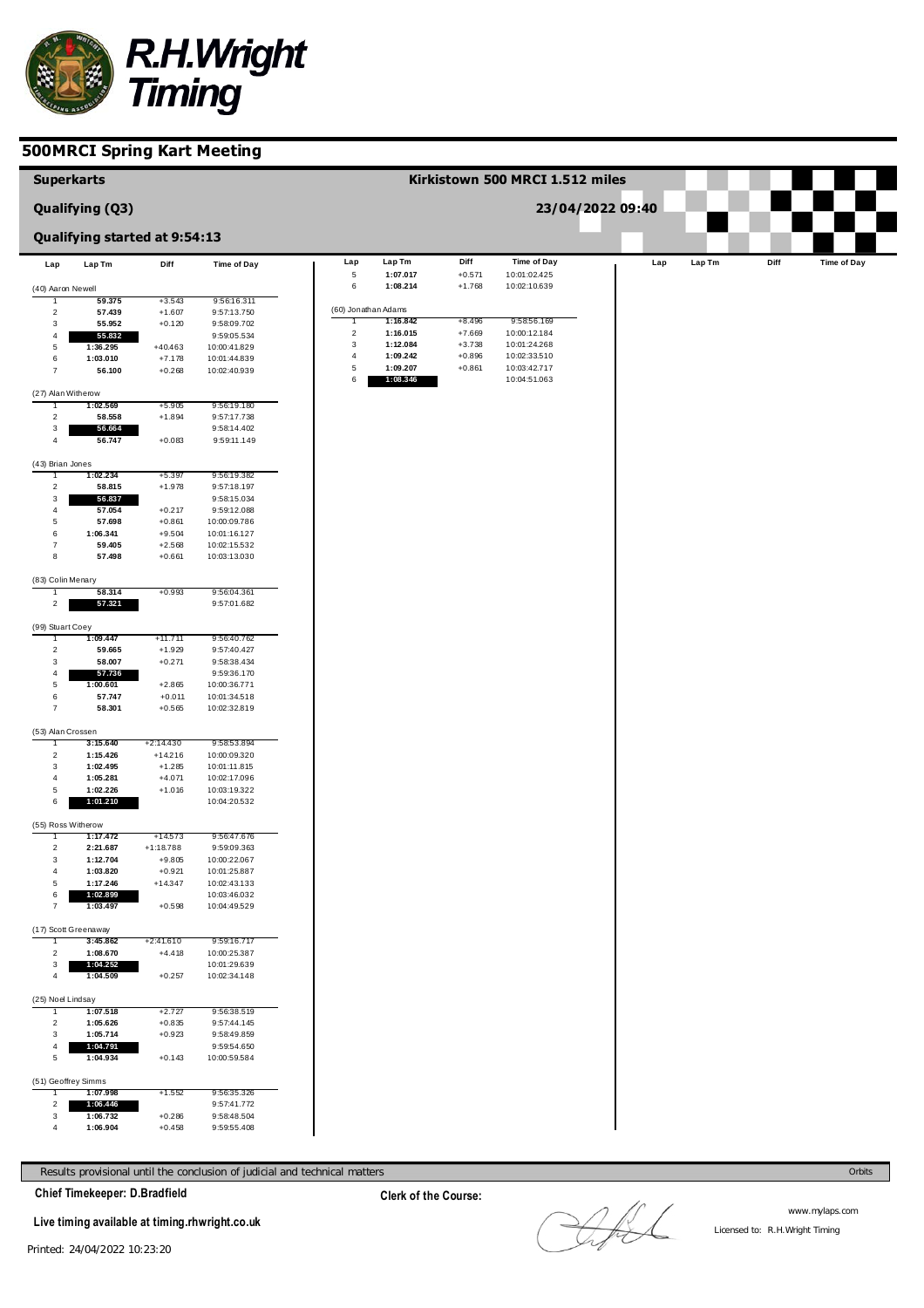

#### **Sorted on best lap time**

| <b>Superkarts</b>      |     |                               |               | Kirkistown 500 MRCI 1.512 miles |             |                  |                   |          |          |
|------------------------|-----|-------------------------------|---------------|---------------------------------|-------------|------------------|-------------------|----------|----------|
| <b>Qualifying (Q3)</b> |     |                               |               |                                 |             | 23/04/2022 09:40 |                   |          |          |
|                        |     | Qualifying started at 9:54:13 |               |                                 |             |                  |                   |          |          |
| Pos                    | No. | Name                          | Make          | <b>Best Tm</b>                  | <b>Diff</b> | In Lap           | <b>Best Speed</b> | 2nd Best | 2nd Lap  |
| 1                      | 40  | <b>Aaron Newell</b>           | Anderson PVP  | 55.832                          |             | 4                | 97.489            | 55.952   | 3        |
| $\overline{2}$         | 27  | <b>Alan Witherow</b>          | Anderson PVP  | 56.664                          | 0.832       | 3                | 96.058            | 56.747   |          |
| з                      | 43  | <b>Brian Jones</b>            | Superkart PVP | 56.837                          | 1.005       | 3                | 95.765            | 57.054   |          |
| 4                      | 83  | <b>Colin Menary</b>           | Superkart FPE | 57.321                          | 1.489       | $\overline{2}$   | 94.957            | 58.314   |          |
| 5                      | 99  | <b>Stuart Coey</b>            | Superkart PVP | 57.736                          | 1.904       | 4                | 94.274            | 57.747   | 6        |
| 6                      | 53  | <b>Alan Crossen</b>           | Anderson DEA  | 1:01.210                        | 5.378       | 6                | 88.924            | 1:02.226 | 5        |
| 7                      | 55  | <b>Ross Witherow</b>          | Anderson TM   | 1:02.899                        | 7.067       | 6                | 86.536            | 1:03.497 |          |
| 8                      | 17  | <b>Scott Greenaway</b>        | Anderson TM   | 1:04.252                        | 8.420       | 3                | 84.714            | 1:04.509 |          |
| 9                      | 25  | <b>Noel Lindsay</b>           | Superkart TM  | 1:04.791                        | 8.959       | 4                | 84.009            | 1:04.934 | 5        |
| 10                     | 51  | <b>Geoffrey Simms</b>         | Superkart TM  | 1:06.446                        | 10.614      | 2                | 81.916            | 1:06.732 | 3        |
| 11                     | 60  | Jonathan Adams                | Anderson VM   | 1:08.346                        | 12.514      | 6                | 79.639            | 1:09.207 | 5        |
| 12                     | 72  | <b>Richard Dewart</b>         | Superkart VM  |                                 |             | 0                |                   |          | $\Omega$ |

Results provisional until the conclusion of judicial and technical matters Orbits

**Chief Timekeeper: D.Bradfield**

**Live timing available at timing.rhwright.co.uk**

Afl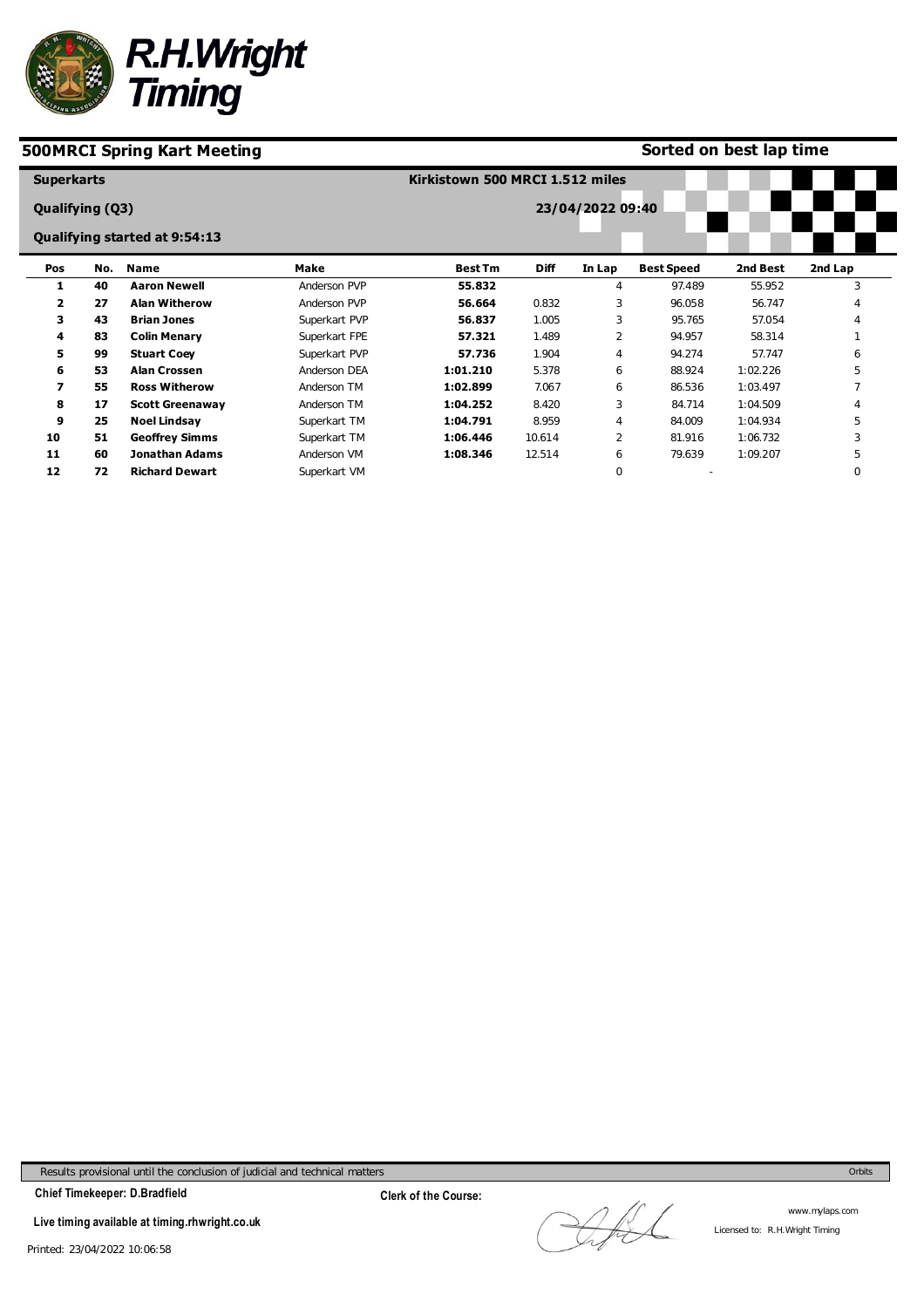

| <b>Superkarts</b>       |                      |                      |                                            |                                         |                      |                      | Kirkistown 500 MRCI 1.512 miles |                  |        |      |             |
|-------------------------|----------------------|----------------------|--------------------------------------------|-----------------------------------------|----------------------|----------------------|---------------------------------|------------------|--------|------|-------------|
|                         | <b>Race 1 (R3)</b>   |                      |                                            |                                         |                      |                      |                                 | 23/04/2022 11:40 |        |      |             |
|                         |                      |                      | Race (8:00 and 1 Laps) started at 11:53:28 |                                         |                      |                      |                                 |                  |        |      |             |
| Lap                     | Lap Tm               | Diff                 | Time of Day                                | Lap                                     | Lap Tm               | Diff                 | Time of Day                     | Lap              | Lap Tm | Diff | Time of Day |
|                         |                      |                      |                                            | $\mathbf{1}$<br>$\overline{\mathbf{c}}$ | 1:37.000<br>58.528   | +39.500<br>$+1.028$  | 11:55:06.717<br>11:56:05.245    |                  |        |      |             |
| (40) Aaron Newell       | 58.678               | $+3.031$             | 11:54:27.640                               | 3                                       | 57.500               |                      | 11:57:02.745                    |                  |        |      |             |
| $\overline{2}$          | 56.669               | $+1.022$             | 11:55:24.309                               | 4                                       | 59.413               | $+1.913$             | 11:58:02.158                    |                  |        |      |             |
| 3                       | 56.152               | $+0.505$             | 11:56:20.461                               | $\mathbf 5$                             | 59.371               | $+1.871$             | 11:59:01.529                    |                  |        |      |             |
| 4                       | 55.966               | $+0.319$             | 11:57:16.427                               | 6                                       | 58.298               | $+0.798$             | 11:59:59.827                    |                  |        |      |             |
| 5                       | 55.647               |                      | 11:58:12.074                               | $\overline{7}$<br>8                     | 57.764<br>58.198     | $+0.264$<br>$+0.698$ | 12:00:57.591<br>12:01:55.789    |                  |        |      |             |
| 6<br>$\overline{7}$     | 55.808<br>55.895     | $+0.161$<br>$+0.248$ | 11:59:07.882<br>12:00:03.777               | 9                                       | 58.724               | $+1.224$             | 12:02:54.513                    |                  |        |      |             |
| 8                       | 56.614               | $+0.967$             | 12:01:00.391                               |                                         |                      |                      |                                 |                  |        |      |             |
| 9                       | 56.343               | $+0.696$             | 12:01:56.734                               |                                         | (17) Scott Greenaway |                      |                                 |                  |        |      |             |
| 10                      | 56.646               | $+0.999$             | 12:02:53.380                               | 1                                       | 1:05.164             | $+2.162$             | 11:54:37.166                    |                  |        |      |             |
|                         |                      |                      |                                            | $\overline{2}$                          | 1:03.170             | $+0.168$             | 11:55:40.336                    |                  |        |      |             |
| (27) Alan Witherow      |                      |                      |                                            | 3<br>$\overline{4}$                     | 1:03.002<br>1:03.144 | $+0.142$             | 11:56:43.338<br>11:57:46.482    |                  |        |      |             |
| 1<br>$\overline{2}$     | 58.915<br>56.597     | $+2.993$<br>$+0.675$ | 11:54:28.066<br>11:55:24.663               | $\mathbf 5$                             | 1:03.159             | $+0.157$             | 11:58:49.641                    |                  |        |      |             |
| 3                       | 56.254               | $+0.332$             | 11:56:20.917                               | 6                                       | 1:03.400             | $+0.398$             | 11:59:53.041                    |                  |        |      |             |
| $\overline{\mathbf{4}}$ | 55.922               |                      | 11:57:16.839                               | $\overline{7}$                          | 1:03.276             | $+0.274$             | 12:00:56.317                    |                  |        |      |             |
| 5                       | 56.058               | $+0.136$             | 11:58:12.897                               | 8                                       | 1:04.117             | $+1.115$             | 12:02:00.434                    |                  |        |      |             |
| 6                       | 56.417               | $+0.495$             | 11:59:09.314                               | 9                                       | 1:03.218             | $+0.216$             | 12:03:03.652                    |                  |        |      |             |
| $\overline{7}$          | 56.062               | $+0.140$             | 12:00:05.376                               |                                         | (25) Noel Lindsay    |                      |                                 |                  |        |      |             |
| 8<br>9                  | 56.941<br>57.044     | $+1.019$<br>$+1.122$ | 12:01:02.317                               |                                         | 1:05.465             | $+0.920$             | 11:54:37.409                    |                  |        |      |             |
| 10                      | 57.064               | $+1.142$             | 12:01:59.361<br>12:02:56.425               | $\overline{\mathbf{c}}$                 | 1:04.693             | $+0.148$             | 11:55:42.102                    |                  |        |      |             |
|                         |                      |                      |                                            | 3                                       | 1:04.545             |                      | 11:56:46.647                    |                  |        |      |             |
| (43) Brian Jones        |                      |                      |                                            | 4                                       | 1:05.244             | $+0.699$             | 11:57:51.891                    |                  |        |      |             |
| 1                       | 58.937               | +1.912               | 11:54:28.125                               | $\mathbf 5$                             | 1:05.317             | $+0.772$             | 11:58:57.208                    |                  |        |      |             |
| $\overline{2}$          | 57.357               | $+0.332$             | 11:55:25.482                               | 6<br>$\overline{7}$                     | 1:05.228<br>1:05.704 | $+0.683$<br>$+1.159$ | 12:00:02.436<br>12:01:08.140    |                  |        |      |             |
| 3<br>4                  | 57.353<br>57.307     | $+0.328$<br>$+0.282$ | 11:56:22.835<br>11:57:20.142               | 8                                       | 1:04.899             | $+0.354$             | 12:02:13.039                    |                  |        |      |             |
| 5                       | 57.025               |                      | 11:58:17.167                               | 9                                       | 1:05.201             | $+0.656$             | 12:03:18.240                    |                  |        |      |             |
| 6                       | 57.300               | $+0.275$             | 11:59:14.467                               |                                         |                      |                      |                                 |                  |        |      |             |
| $\overline{7}$          | 57.189               | $+0.164$             | 12:00:11.656                               |                                         | (55) Ross Witherow   |                      |                                 |                  |        |      |             |
| 8                       | 57.074               | $+0.049$             | 12:01:08.730                               | T                                       | 1:02.615             | $+1.607$             | 11:54:34.388                    |                  |        |      |             |
| 9                       | 57.771               | $+0.746$             | 12:02:06.501                               | $\overline{c}$<br>3                     | 1:01.008<br>1:01.089 | $+0.081$             | 11:55:35.396<br>11:56:36.485    |                  |        |      |             |
| 10                      | 57.908               | $+0.883$             | 12:03:04.409                               | 4                                       | 1:01.483             | $+0.475$             | 11:57:37.968                    |                  |        |      |             |
| (99) Stuart Coey        |                      |                      |                                            | $\mathbf 5$                             | 1:01.085             | $+0.077$             | 11:58:39.053                    |                  |        |      |             |
|                         | 59.005               | $+1.202$             | 11:54:28.212                               | 6                                       | 1:01.164             | $+0.156$             | 11:59:40.217                    |                  |        |      |             |
| $\overline{2}$          | 57.859               | $+0.056$             | 11:55:26.071                               |                                         |                      |                      |                                 |                  |        |      |             |
| 3                       | 58.036               | $+0.233$             | 11:56:24.107                               |                                         |                      |                      |                                 |                  |        |      |             |
| 4<br>5                  | 57.803<br>57.985     | $+0.182$             | 11:57:21.910<br>11:58:19.895               |                                         |                      |                      |                                 |                  |        |      |             |
| 6                       | 57.822               | $+0.019$             | 11:59:17.717                               |                                         |                      |                      |                                 |                  |        |      |             |
| $\overline{7}$          | 58.008               | $+0.205$             | 12:00:15.725                               |                                         |                      |                      |                                 |                  |        |      |             |
| 8                       | 58.131               | $+0.328$             | 12:01:13.856                               |                                         |                      |                      |                                 |                  |        |      |             |
| 9                       | 58.325               | $+0.522$             | 12:02:12.181                               |                                         |                      |                      |                                 |                  |        |      |             |
| 10                      | 58.347               | $+0.544$             | 12:03:10.528                               |                                         |                      |                      |                                 |                  |        |      |             |
|                         | (60) Jonathan Adams  |                      |                                            |                                         |                      |                      |                                 |                  |        |      |             |
|                         | 1 :U1 .ZUU           | $+1.300$             | 11:54:30.539                               |                                         |                      |                      |                                 |                  |        |      |             |
| $\overline{2}$          | 1:00.335             | $+0.501$             | 11:55:30.874                               |                                         |                      |                      |                                 |                  |        |      |             |
| 3                       | 59.834               |                      | 11:56:30.708                               |                                         |                      |                      |                                 |                  |        |      |             |
| 4                       | 1:00.201             | $+0.367$             | 11:57:30.909                               |                                         |                      |                      |                                 |                  |        |      |             |
| 5<br>6                  | 1:00.024<br>1:00.284 | $+0.190$<br>$+0.450$ | 11:58:30.933<br>11:59:31.217               |                                         |                      |                      |                                 |                  |        |      |             |
| $\overline{7}$          | 1:00.426             | $+0.592$             | 12:00:31.643                               |                                         |                      |                      |                                 |                  |        |      |             |
| 8                       | 1:00.432             | $+0.598$             | 12:01:32.075                               |                                         |                      |                      |                                 |                  |        |      |             |
| 9                       | 1:00.396             | $+0.562$             | 12:02:32.471                               |                                         |                      |                      |                                 |                  |        |      |             |
| 10                      | 1:00.009             | $+0.175$             | 12:03:32.480                               |                                         |                      |                      |                                 |                  |        |      |             |
| (53) Alan Crossen       |                      |                      |                                            |                                         |                      |                      |                                 |                  |        |      |             |
| Т                       | 1:02.356             | $+1.725$             | 11:54:33.976                               |                                         |                      |                      |                                 |                  |        |      |             |
| $\overline{c}$          | 1:01.117             | $+0.486$             | 11:55:35.093                               |                                         |                      |                      |                                 |                  |        |      |             |
| 3                       | 1:01.486             | $+0.855$             | 11:56:36.579                               |                                         |                      |                      |                                 |                  |        |      |             |
| $\overline{4}$<br>5     | 1:00.798<br>1:00.631 | $+0.167$             | 11:57:37.377<br>11:58:38.008               |                                         |                      |                      |                                 |                  |        |      |             |
| 6                       | 1:00.867             | $+0.236$             | 11:59:38.875                               |                                         |                      |                      |                                 |                  |        |      |             |
| 7                       | 1:00.846             | $+0.215$             | 12:00:39.721                               |                                         |                      |                      |                                 |                  |        |      |             |
| 8                       | 1:01.281             | $+0.650$             | 12:01:41.002                               |                                         |                      |                      |                                 |                  |        |      |             |
| 9                       | 1:01.535             | $+0.904$             | 12:02:42.537                               |                                         |                      |                      |                                 |                  |        |      |             |
| 10                      | 1:01.681             | $+1.050$             | 12:03:44.218                               |                                         |                      |                      |                                 |                  |        |      |             |
| (83) Colin Menary       |                      |                      |                                            |                                         |                      |                      |                                 |                  |        |      |             |
|                         |                      |                      |                                            |                                         |                      |                      |                                 |                  |        |      |             |

Results provisional until the conclusion of judicial and technical matters Orbits

**Chief Timekeeper: D.Bradfield**

**Live timing available at timing.rhwright.co.uk**

**Clerk of the Course:**

LAL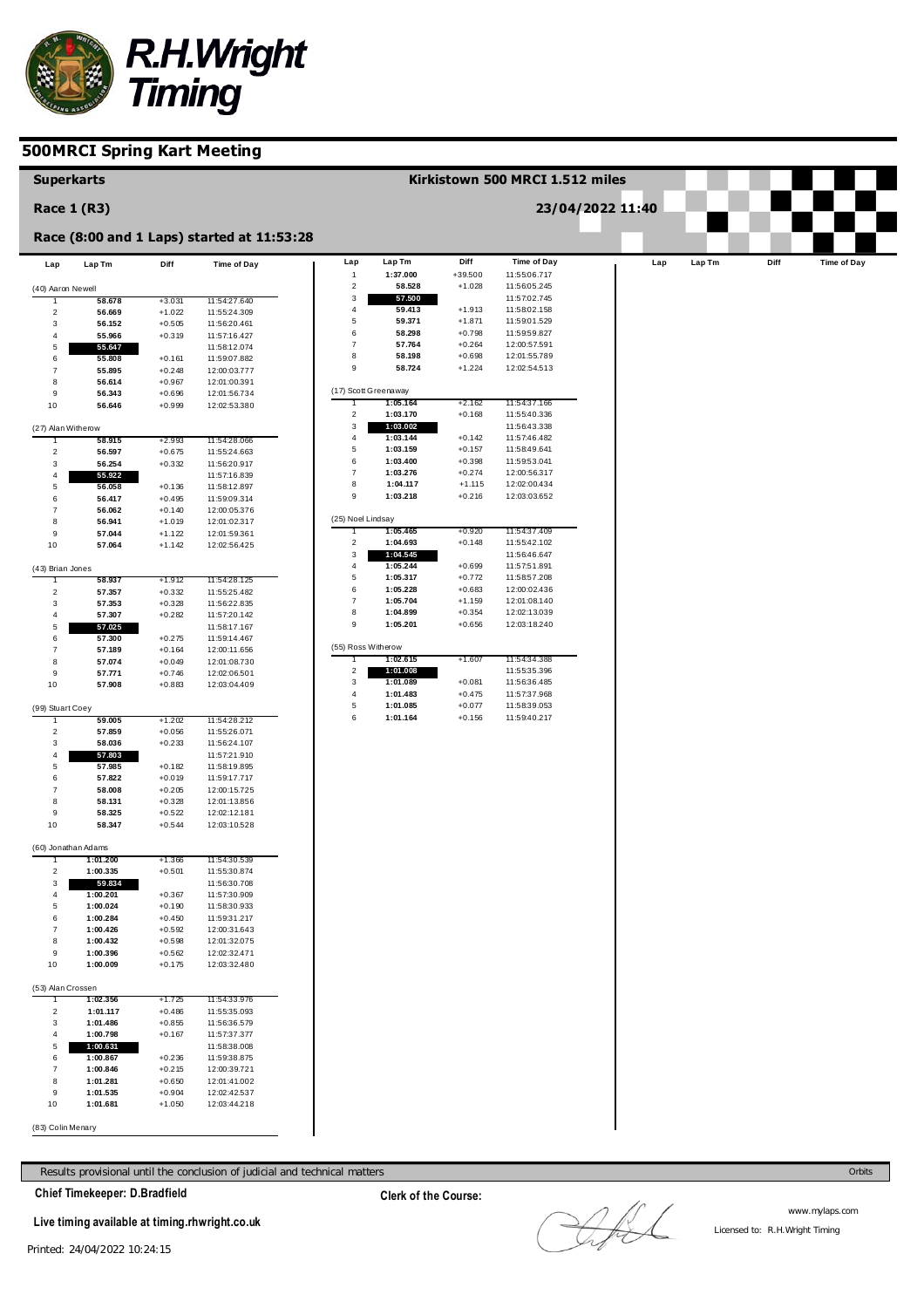

**Sorted on Laps**

Licensed to: R.H.Wright Timing

| <b>Superkarts</b>        |     |                                            |               |      | Kirkistown 500 MRCI 1.512 miles |                  |                   |                |            |
|--------------------------|-----|--------------------------------------------|---------------|------|---------------------------------|------------------|-------------------|----------------|------------|
| Race 1 (R3)              |     |                                            |               |      |                                 | 23/04/2022 11:40 |                   |                |            |
|                          |     | Race (8:00 and 1 Laps) started at 11:53:28 |               |      |                                 |                  |                   |                |            |
| Pos                      | No. | Name                                       | Make          | Laps | <b>Total Tm</b>                 | <b>Best Tm</b>   | <b>Best Speed</b> | In Lap         | Avg. Speed |
| 1                        | 40  | <b>Aaron Newell</b>                        | Anderson PVP  | 10   | 9:24.418                        | 55.647           | 97.813            | 5              | 96.436     |
| $\overline{2}$           | 27  | <b>Alan Witherow</b>                       | Anderson PVP  | 10   | 9:27.463                        | 55.922           | 97.332            | 4              | 95.919     |
| 3                        | 43  | <b>Brian Jones</b>                         | Superkart PVP | 10   | 9:35.447                        | 57.025           | 95.450            | 5              | 94.588     |
| 4                        | 99  | <b>Stuart Coey</b>                         | Superkart PVP | 10   | 9:41.566                        | 57.803           | 94.165            | 4              | 93.592     |
| 5.                       | 60  | <b>Jonathan Adams</b>                      | Anderson VM   | 10   | 10:03.518                       | 59.834           | 90.969            | 3              | 90.188     |
| 6                        | 53  | <b>Alan Crossen</b>                        | Anderson DEA  | 10   | 10:15.256                       | 1:00.631         | 89.773            | 5              | 88.468     |
| $\overline{\phantom{a}}$ | 83  | <b>Colin Menary</b>                        | Superkart FPE | 9    | 9:25.551                        | 57.500           | 94.661            | 3              | 86.619     |
| 8                        | 17  | <b>Scott Greenaway</b>                     | Anderson TM   | 9    | 9:34.690                        | 1:03.002         | 86.394            | 3              | 85.241     |
| 9                        | 25  | <b>Noel Lindsay</b>                        | Superkart TM  | 9    | 9:49.278                        | 1:04.545         | 84.329            | 3              | 83.131     |
| <b>Not classified</b>    |     |                                            |               |      |                                 |                  |                   |                |            |
| <b>DNF</b>               | 55  | <b>Ross Witherow</b>                       | Anderson TM   | 6    | 6:11.255                        | 1:01.008         | 89.218            | $\overline{2}$ | 87.967     |
| <b>DNS</b>               | 51  | <b>Geoffrey Simms</b>                      | Superkart TM  |      |                                 |                  |                   | $\mathbf 0$    |            |



**Live timing available at timing.rhwright.co.uk**

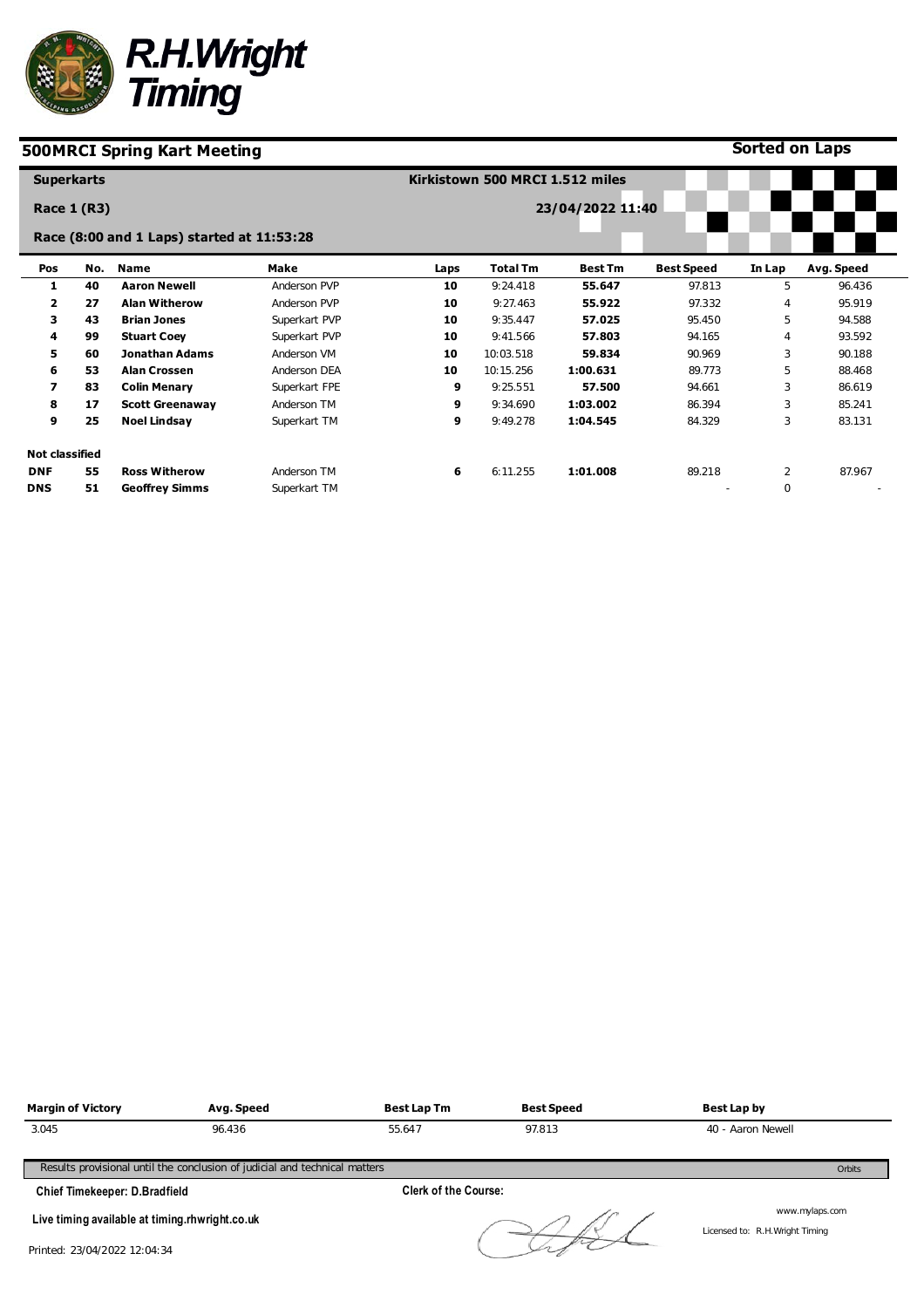

| <b>Superkarts</b>          | Kirkistown 500 MRCI 1.512 miles |
|----------------------------|---------------------------------|
| <b>Race 1 (R3)</b>         | 23/04/2022 11:40                |
| Race $(8:00$ and $1$ Laps) |                                 |



**Clerk of the Course:**

Results provisional until the conclusion of judicial and technical matters **Orbits** Orbits Concerns of the conclusion of judicial and technical matters **Orbits** Orbits **Orbits** Orbits

**Chief Timekeeper: D.Bradfield**

**Live timing available at timing.rhwright.co.uk**

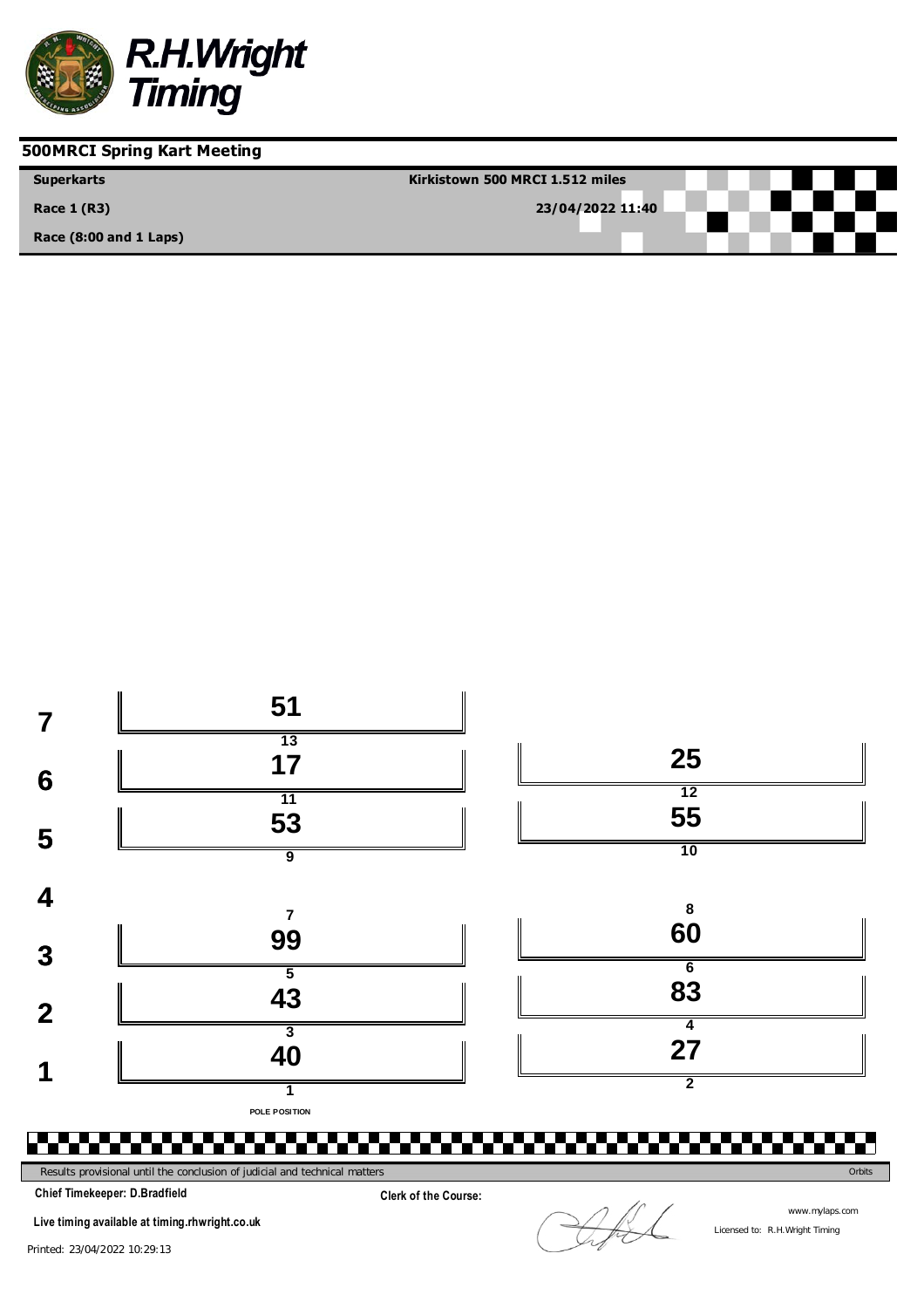

| <b>Superkarts</b>             |                      |                      |                                            |                     |                      |                      | Kirkistown 500 MRCI 1.512 miles |                  |     |        |      |                    |
|-------------------------------|----------------------|----------------------|--------------------------------------------|---------------------|----------------------|----------------------|---------------------------------|------------------|-----|--------|------|--------------------|
| <b>Race 2 (R6)</b>            |                      |                      |                                            |                     |                      |                      |                                 | 23/04/2022 13:40 |     |        |      |                    |
|                               |                      |                      | Race (8:00 and 1 Laps) started at 13:39:31 |                     |                      |                      |                                 |                  |     |        |      |                    |
| Lap                           | Lap Tm               | Diff                 | Time of Day                                | Lap                 | Lap Tm               | Diff                 | Time of Day                     |                  | Lap | Lap Tm | Diff | <b>Time of Day</b> |
| (40) Aaron Newell             |                      |                      |                                            | $\overline{c}$<br>3 | 1:04.975<br>1:03.964 | $+1.096$<br>$+0.085$ | 13:41:43.702<br>13:42:47.666    |                  |     |        |      |                    |
|                               | 59.550               | $+3.476$             | 13:40:30.965                               | 4                   | 1:03.879             |                      | 13:43:51.545                    |                  |     |        |      |                    |
| $\overline{2}$                | 56.473               | $+0.399$             | 13:41:27.438                               | 5                   | 1:03.891             | $+0.012$             | 13:44:55.436                    |                  |     |        |      |                    |
| 3                             | 56.205               | $+0.131$             | 13:42:23.643                               | 6                   | 1:04.368             | $+0.489$             | 13:45:59.804                    |                  |     |        |      |                    |
| $\overline{4}$                | 56.255               | $+0.181$             | 13:43:19.898                               | $\overline{7}$<br>8 | 1:04.154<br>1:04.604 | $+0.275$             | 13:47:03.958<br>13:48:08.562    |                  |     |        |      |                    |
| 5                             | 56.106               | $+0.032$             | 13:44:16.004                               | 9                   | 1:04.682             | $+0.725$<br>$+0.803$ | 13:49:13.244                    |                  |     |        |      |                    |
| 6                             | 56.157<br>56.607     | $+0.083$             | 13:45:12.161                               |                     |                      |                      |                                 |                  |     |        |      |                    |
| $\overline{7}$<br>8           | 56.074               | $+0.533$             | 13:46:08.768<br>13:47:04.842               | (51) Geoffrey Simms |                      |                      |                                 |                  |     |        |      |                    |
| 9                             | 57.998               | $+1.924$             | 13:48:02.840                               |                     | 1:07.315             | $+1.650$             | 13:40:40.504                    |                  |     |        |      |                    |
| 10                            | 56.667               | $+0.593$             | 13:48:59.507                               | $\overline{c}$      | 1:05.665             |                      | 13:41:46.169                    |                  |     |        |      |                    |
|                               |                      |                      |                                            | 3                   | 1:05.920             | $+0.255$             | 13:42:52.089                    |                  |     |        |      |                    |
| (27) Alan Witherow            |                      |                      |                                            | $\overline{4}$      | 1:05.730             | $+0.065$             | 13:43:57.819                    |                  |     |        |      |                    |
|                               | 1:00.335             | $+3.938$             | 13:40:31.584                               | $\overline{5}$      | 1:05.924             | $+0.259$             | 13:45:03.743                    |                  |     |        |      |                    |
| $\overline{\mathbf{c}}$       | 57.573               | $+1.176$             | 13:41:29.157                               | 6                   | 1:06.174             | $+0.509$             | 13:46:09.917                    |                  |     |        |      |                    |
| $\ensuremath{\mathsf{3}}$     | 56.397               |                      | 13:42:25.554                               | $\overline{7}$      | 1:05.868             | $+0.203$             | 13:47:15.785                    |                  |     |        |      |                    |
| $\overline{\mathbf{4}}$       | 57.171               | $+0.774$             | 13:43:22.725                               | 8<br>9              | 1:05.799<br>1:06.096 | $+0.134$<br>$+0.431$ | 13:48:21.584<br>13:49:27.680    |                  |     |        |      |                    |
| 5                             | 57.390               | $+0.993$             | 13:44:20.115                               |                     |                      |                      |                                 |                  |     |        |      |                    |
| 6<br>$\overline{7}$           | 57.622<br>58.075     | $+1.225$<br>$+1.678$ | 13:45:17.737<br>13:46:15.812               | (83) Colin Menary   |                      |                      |                                 |                  |     |        |      |                    |
| 8                             | 57.425               | $+1.028$             | 13:47:13.237                               | 1                   | 1:00.443             | $+3.629$             | 13:40:31.474                    |                  |     |        |      |                    |
| 9                             | 57.830               | $+1.433$             | 13:48:11.067                               | $\overline{c}$      | 57.470               | $+0.656$             | 13:41:28.944                    |                  |     |        |      |                    |
| 10                            | 57.428               | $+1.031$             | 13:49:08.495                               | 3                   | 57.452               | $+0.638$             | 13:42:26.396                    |                  |     |        |      |                    |
|                               |                      |                      |                                            | $\overline{4}$      | 57.959               | $+1.145$             | 13:43:24.355                    |                  |     |        |      |                    |
| (43) Brian Jones              |                      |                      |                                            | 5                   | 56.814               |                      | 13:44:21.169                    |                  |     |        |      |                    |
|                               | 59.819               | +2.724               | 13:40:31.059                               | 6                   | 56.984               | $+0.170$             | 13:45:18.153                    |                  |     |        |      |                    |
| $\overline{2}$                | 57.279               | $+0.184$             | 13:41:28.338                               | (55) Ross Witherow  |                      |                      |                                 |                  |     |        |      |                    |
| $\ensuremath{\mathsf{3}}$     | 57.095               |                      | 13:42:25.433                               | 1                   | 1:02.078             | $+0.953$             | 13:40:35.326                    |                  |     |        |      |                    |
| 4<br>5                        | 58.150<br>57.548     | $+1.055$<br>$+0.453$ | 13:43:23.583<br>13:44:21.131               | $\overline{2}$      | 1:01.774             | $+0.649$             | 13:41:37.100                    |                  |     |        |      |                    |
| 6                             | 57.413               | $+0.318$             | 13:45:18.544                               | 3                   | 1:01.474             | $+0.349$             | 13:42:38.574                    |                  |     |        |      |                    |
| $\overline{7}$                | 57.620               | $+0.525$             | 13:46:16.164                               | $\overline{4}$      | 1:01.510             | $+0.385$             | 13:43:40.084                    |                  |     |        |      |                    |
| 8                             | 57.463               | $+0.368$             | 13:47:13.627                               | 5                   | 1:01.125             |                      | 13:44:41.209                    |                  |     |        |      |                    |
| 9                             | 57.710               | $+0.615$             | 13:48:11.337                               |                     |                      |                      |                                 |                  |     |        |      |                    |
| 10                            | 57.816               | $+0.721$             | 13:49:09.153                               |                     |                      |                      |                                 |                  |     |        |      |                    |
|                               |                      |                      |                                            |                     |                      |                      |                                 |                  |     |        |      |                    |
| (60) Jonathan Adams           | 1:01.717             | +2.474               | 13:40:33.030                               |                     |                      |                      |                                 |                  |     |        |      |                    |
| $\overline{2}$                | 59.565               | $+0.322$             | 13:41:32.595                               |                     |                      |                      |                                 |                  |     |        |      |                    |
| 3                             | 59.347               | $+0.104$             | 13:42:31.942                               |                     |                      |                      |                                 |                  |     |        |      |                    |
| $\overline{\mathbf{4}}$       | 59.243               |                      | 13:43:31.185                               |                     |                      |                      |                                 |                  |     |        |      |                    |
| 5                             | 1:05.760             | $+6.517$             | 13:44:36.945                               |                     |                      |                      |                                 |                  |     |        |      |                    |
| 6                             | 1:00.816             | $+1.573$             | 13:45:37.761                               |                     |                      |                      |                                 |                  |     |        |      |                    |
| $\overline{7}$                | 1:00.170             | $+0.927$             | 13:46:37.931                               |                     |                      |                      |                                 |                  |     |        |      |                    |
| 8                             | 1:00.137             | $+0.894$             | 13:47:38.068                               |                     |                      |                      |                                 |                  |     |        |      |                    |
| 9<br>10                       | 1:00.586<br>1:00.250 | $+1.343$<br>$+1.007$ | 13:48:38.654<br>13:49:38.904               |                     |                      |                      |                                 |                  |     |        |      |                    |
|                               |                      |                      |                                            |                     |                      |                      |                                 |                  |     |        |      |                    |
| (53) Alan Crossen             |                      |                      |                                            |                     |                      |                      |                                 |                  |     |        |      |                    |
|                               | 1:03.687             | +2.948               | 13:40:36.925                               |                     |                      |                      |                                 |                  |     |        |      |                    |
| $\overline{\mathbf{c}}$       | 1:00.953             | $+0.214$             | 13:41:37.878                               |                     |                      |                      |                                 |                  |     |        |      |                    |
| $\ensuremath{\mathsf{3}}$     | 1:00.739             |                      | 13:42:38.617                               |                     |                      |                      |                                 |                  |     |        |      |                    |
| 4                             | 1:01.271             | $+0.532$             | 13:43:39.888                               |                     |                      |                      |                                 |                  |     |        |      |                    |
| $\,$ 5 $\,$                   | 1:01.338             | $+0.599$             | 13:44:41.226                               |                     |                      |                      |                                 |                  |     |        |      |                    |
| 6<br>$\overline{7}$           | 1:01.009<br>1:02.093 | $+0.270$<br>$+1.354$ | 13:45:42.235<br>13:46:44.328               |                     |                      |                      |                                 |                  |     |        |      |                    |
| 8                             | 1:01.804             | $+1.065$             | 13:47:46.132                               |                     |                      |                      |                                 |                  |     |        |      |                    |
| 9                             | 1:02.401             | $+1.662$             | 13:48:48.533                               |                     |                      |                      |                                 |                  |     |        |      |                    |
| 10                            | 1:01.859             | $+1.120$             | 13:49:50.392                               |                     |                      |                      |                                 |                  |     |        |      |                    |
|                               |                      |                      |                                            |                     |                      |                      |                                 |                  |     |        |      |                    |
| (17) Scott Greenaway          |                      |                      |                                            |                     |                      |                      |                                 |                  |     |        |      |                    |
|                               | 1:05.726             | $+3.039$             | 13:40:38.896                               |                     |                      |                      |                                 |                  |     |        |      |                    |
| $\overline{\mathbf{c}}$       | 1:04.099             | $+1.412$             | 13:41:42.995                               |                     |                      |                      |                                 |                  |     |        |      |                    |
| 3                             | 1:03.576             | $+0.889$             | 13:42:46.571                               |                     |                      |                      |                                 |                  |     |        |      |                    |
| $\overline{4}$<br>$\,$ 5 $\,$ | 1:03.007<br>1:02.687 | $+0.320$             | 13:43:49.578<br>13:44:52.265               |                     |                      |                      |                                 |                  |     |        |      |                    |
| 6                             | 1:03.181             | $+0.494$             | 13:45:55.446                               |                     |                      |                      |                                 |                  |     |        |      |                    |
| $\boldsymbol{7}$              | 1:03.485             | $+0.798$             | 13:46:58.931                               |                     |                      |                      |                                 |                  |     |        |      |                    |
| $\bf8$                        | 1:03.169             | $+0.482$             | 13:48:02.100                               |                     |                      |                      |                                 |                  |     |        |      |                    |
| $\boldsymbol{9}$              | 1:03.401             | $+0.714$             | 13:49:05.501                               |                     |                      |                      |                                 |                  |     |        |      |                    |
|                               |                      |                      |                                            |                     |                      |                      |                                 |                  |     |        |      |                    |
| (25) Noel Lindsay             | 1:05.730             | $+1.851$             | 13:40:38.727                               |                     |                      |                      |                                 |                  |     |        |      |                    |

Results provisional until the conclusion of judicial and technical matters Orbits

**Chief Timekeeper: D.Bradfield**

**Live timing available at timing.rhwright.co.uk**

LAL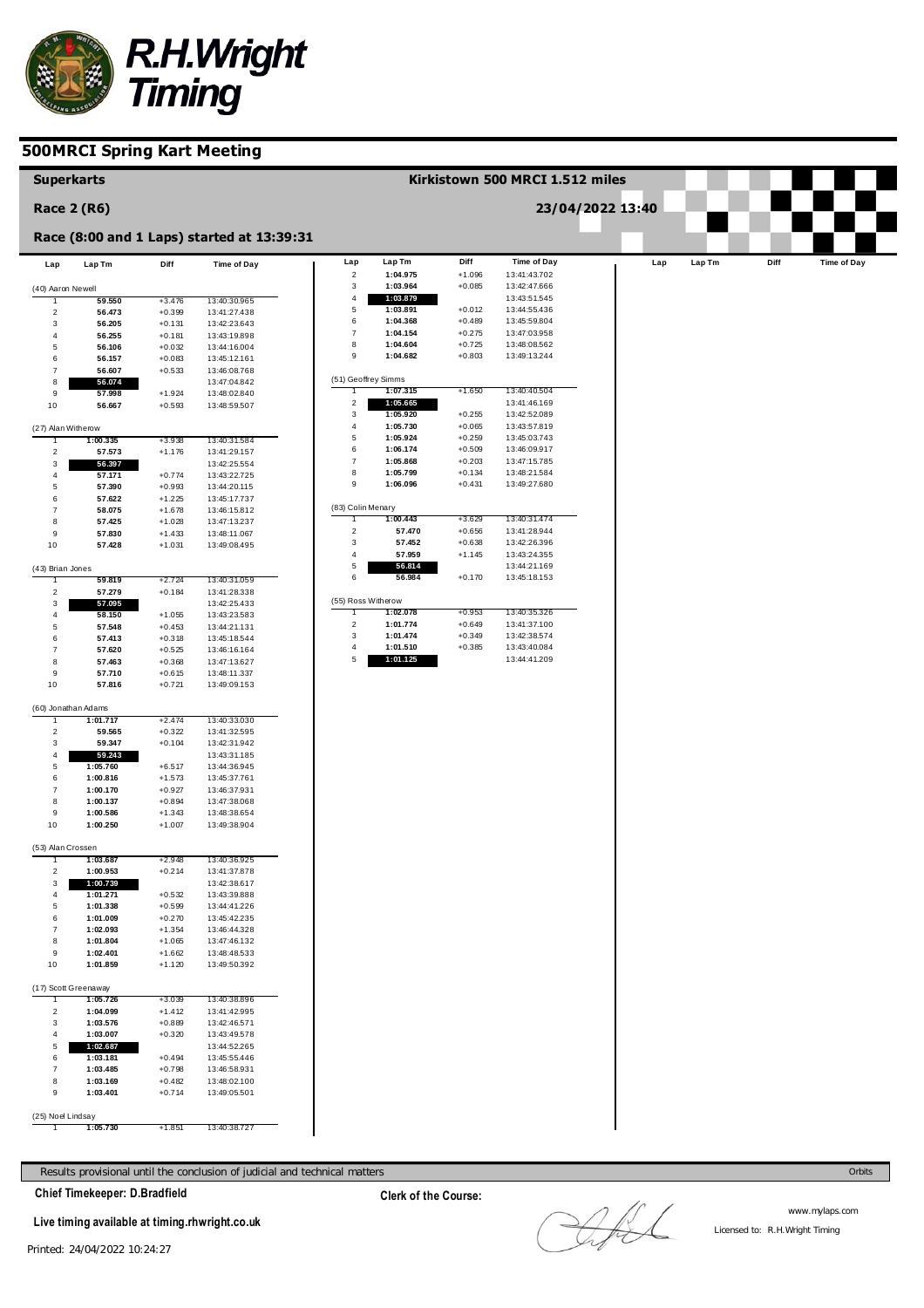

**Sorted on Laps**

| <b>Superkarts</b>     |     |                                            |               |      | Kirkistown 500 MRCI 1.512 miles |                  |                   |                |            |
|-----------------------|-----|--------------------------------------------|---------------|------|---------------------------------|------------------|-------------------|----------------|------------|
| <b>Race 2 (R6)</b>    |     |                                            |               |      |                                 | 23/04/2022 13:40 |                   |                |            |
|                       |     | Race (8:00 and 1 Laps) started at 13:39:31 |               |      |                                 |                  |                   |                |            |
| Pos                   | No. | <b>Name</b>                                | Make          | Laps | <b>Total Tm</b>                 | <b>Best Tm</b>   | <b>Best Speed</b> | In Lap         | Avg. Speed |
| 1                     | 40  | <b>Aaron Newell</b>                        | Anderson PVP  | 10   | 9:28.476                        | 56.074           | 97.069            | 8              | 95.748     |
| 2                     | 27  | <b>Alan Witherow</b>                       | Anderson PVP  | 10   | 9:37.464                        | 56.397           | 96.513            | 3              | 94.257     |
| 3                     | 43  | <b>Brian Jones</b>                         | Superkart PVP | 10   | 9:38.122                        | 57.095           | 95.333            | 3              | 94.150     |
| 4                     | 60  | <b>Jonathan Adams</b>                      | Anderson VM   | 10   | 10:07.873                       | 59.243           | 91.876            | $\overline{4}$ | 89.542     |
| 5                     | 53  | <b>Alan Crossen</b>                        | Anderson DEA  | 10   | 10:19.361                       | 1:00.739         | 89.613            | 3              | 87.881     |
| 6                     | 17  | <b>Scott Greenaway</b>                     | Anderson TM   | 9    | 9:34.470                        | 1:02.687         | 86.829            | 5              | 85.274     |
| 7                     | 25  | <b>Noel Lindsay</b>                        | Superkart TM  | 9    | 9:42.213                        | 1:03.879         | 85.208            | 4              | 84.140     |
| 8                     | 51  | <b>Geoffrey Simms</b>                      | Superkart TM  | 9    | 9:56.649                        | 1:05.665         | 82.891            | $\overline{2}$ | 82.104     |
| <b>Not classified</b> |     |                                            |               |      |                                 |                  |                   |                |            |
| <b>DNF</b>            | 83  | <b>Colin Menary</b>                        | Superkart FPE | 6    | 5:47.122                        | 56.814           | 95.804            | 5              | 94.083     |
| <b>DNF</b>            | 55  | <b>Ross Witherow</b>                       | Anderson TM   | 5    | 5:10.178                        | 1:01.125         | 89.047            | 5              | 87.740     |
| <b>DNS</b>            | 99  | <b>Stuart Coey</b>                         | Superkart PVP |      |                                 |                  |                   | $\mathbf 0$    |            |

| <b>Margin of Victory</b>                       | Avg. Speed                                                                 | <b>Best Lap Tm</b>          | <b>Best Speed</b> | Best Lap by       |
|------------------------------------------------|----------------------------------------------------------------------------|-----------------------------|-------------------|-------------------|
| 8.988                                          | 95.748                                                                     | 56.074                      | 97.069            | 40 - Aaron Newell |
|                                                | Results provisional until the conclusion of judicial and technical matters |                             |                   | Orbits            |
| <b>Chief Timekeeper: D.Bradfield</b>           |                                                                            | <b>Clerk of the Course:</b> |                   |                   |
| Live timing available at timing rhwright.co.uk |                                                                            |                             |                   | www.mylaps.com    |

Licensed to: R.H.Wright Timing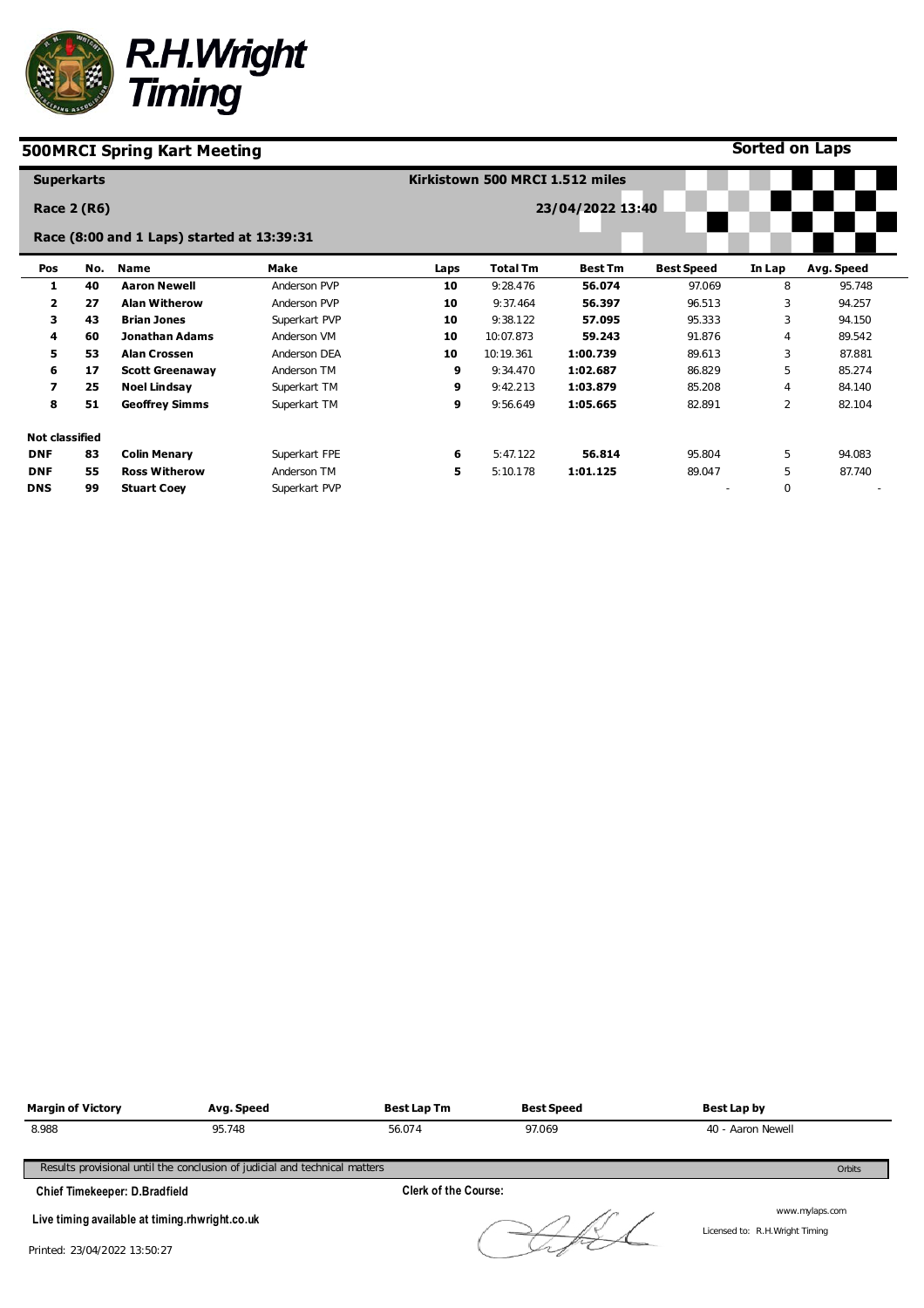

| <b>Superkarts</b>          | Kirkistown 500 MRCI 1.512 miles |
|----------------------------|---------------------------------|
| <b>Race 2 (R6)</b>         | 23/04/2022 13:40                |
| Race $(8:00$ and $1$ Laps) |                                 |



**Clerk of the Course:**

**Chief Timekeeper: D.Bradfield**

**Live timing available at timing.rhwright.co.uk**

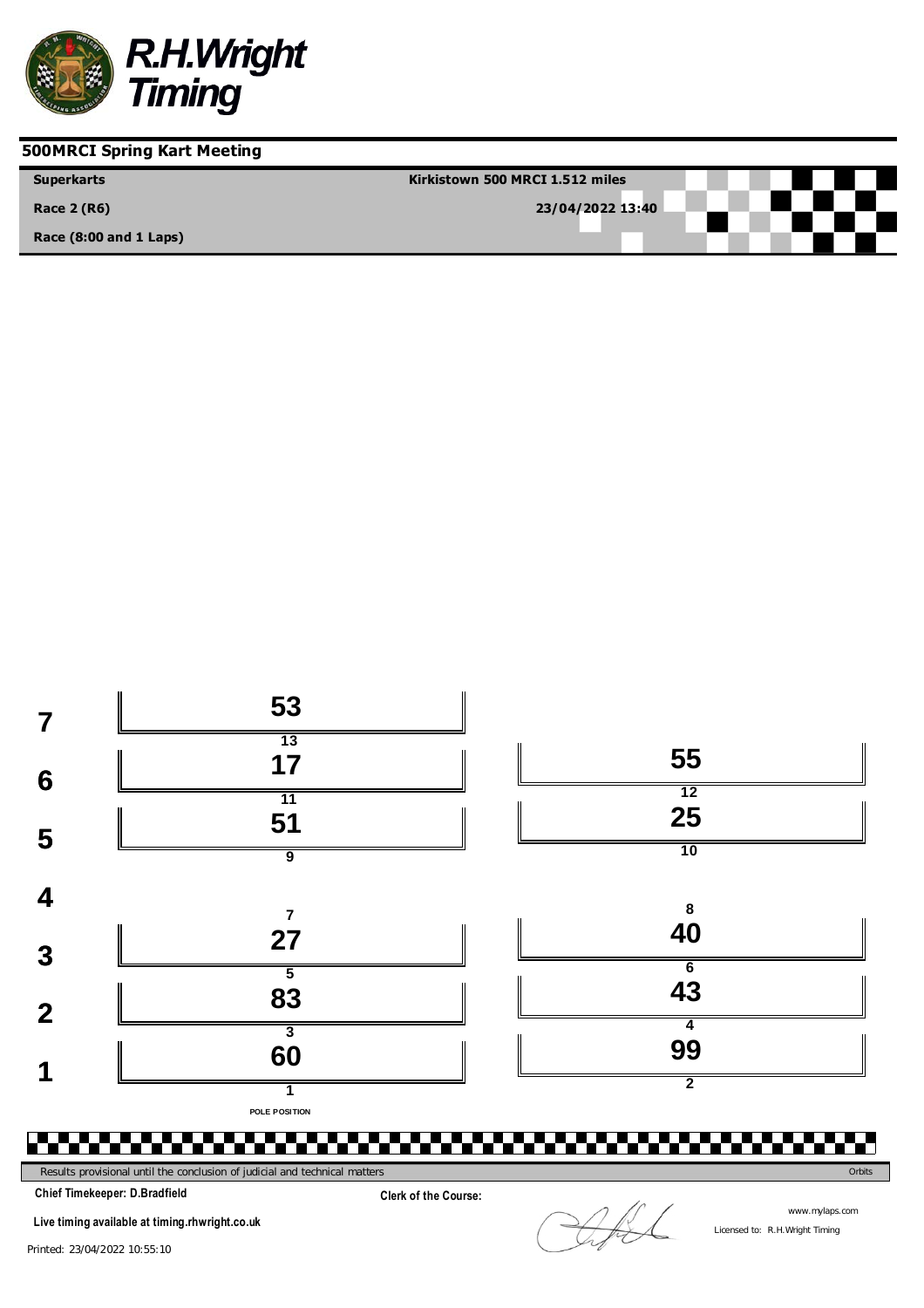

| <b>Superkarts</b>   |                      |                      |                                            |                               |                                 |                      | Kirkistown 500 MRCI 1.512 miles |                  |     |        |      |             |
|---------------------|----------------------|----------------------|--------------------------------------------|-------------------------------|---------------------------------|----------------------|---------------------------------|------------------|-----|--------|------|-------------|
|                     | <b>Race 3 (R11)</b>  |                      |                                            |                               |                                 |                      |                                 | 23/04/2022 16:10 |     |        |      |             |
|                     |                      |                      | Race (8:00 and 1 Laps) started at 15:44:05 |                               |                                 |                      |                                 |                  |     |        |      |             |
| Lap                 | Lap Tm               | Diff                 | <b>Time of Day</b>                         | Lap                           | Lap Tm                          | Diff                 | <b>Time of Day</b>              |                  | Lap | Lap Tm | Diff | Time of Day |
| (40) Aaron Newell   |                      |                      |                                            | $\mathsf 3$<br>$\overline{4}$ | 1:05.120<br>1:05.245            | $+0.263$<br>$+0.388$ | 15:47:25.154<br>15:48:30.399    |                  |     |        |      |             |
|                     | 58.718               | $+2.305$             | 15:45:03.821                               | $\,$ 5 $\,$                   | 1:05.336                        | $+0.479$             | 15:49:35.735                    |                  |     |        |      |             |
| $\overline{2}$      | 56.942               | $+0.529$             | 15:46:00.763                               | $\,6$                         | 1:04.857                        |                      | 15:50:40.592                    |                  |     |        |      |             |
| 3                   | 56.662               | $+0.249$             | 15:46:57.425                               | $\boldsymbol{7}$              | 1:05.628                        | $+0.771$             | 15:51:46.220                    |                  |     |        |      |             |
| 4                   | 56.604               | $+0.191$             | 15:47:54.029                               | 8<br>$\mathsf g$              | 1:04.992<br>1:05.006            | $+0.135$<br>$+0.149$ | 15:52:51.212<br>15:53:56.218    |                  |     |        |      |             |
| 5<br>6              | 56.877<br>56.514     | $+0.464$<br>$+0.101$ | 15:48:50.906<br>15:49:47.420               |                               |                                 |                      |                                 |                  |     |        |      |             |
| $\overline{7}$      | 56.413               |                      | 15:50:43.833                               | (25) Noel Lindsay             |                                 |                      |                                 |                  |     |        |      |             |
| 8                   | 57.798               | $+1.385$             | 15:51:41.631                               |                               | 1:05.686                        | $+0.964$             | 15:45:12.402                    |                  |     |        |      |             |
| 9                   | 56.423               | $+0.010$             | 15:52:38.054                               | $\overline{2}$                | 1:07.043                        | $+2.321$             | 15:46:19.445                    |                  |     |        |      |             |
| 10                  | 57.587               | $+1.174$             | 15:53:35.641                               | 3                             | 1:04.825                        | $+0.103$             | 15:47:24.270                    |                  |     |        |      |             |
|                     |                      |                      |                                            | $\overline{4}$<br>$\,$ 5 $\,$ | 1:05.785<br>1:05.677            | $+1.063$<br>$+0.955$ | 15:48:30.055<br>15:49:35.732    |                  |     |        |      |             |
| (27) Alan Witherow  | 59.142               | $+2.524$             | 15:45:04.416                               | $\,6$                         | 1:06.369                        | $+1.647$             | 15:50:42.101                    |                  |     |        |      |             |
| $\overline{2}$      | 57.259               | $+0.641$             | 15:46:01.675                               | $\boldsymbol{7}$              | 1:04.910                        | $+0.188$             | 15:51:47.011                    |                  |     |        |      |             |
| 3                   | 56.940               | $+0.322$             | 15:46:58.615                               | 8                             | 1:04.722                        |                      | 15:52:51.733                    |                  |     |        |      |             |
| 4                   | 56.618               |                      | 15:47:55.233                               | $\mathsf g$                   | 1:04.790                        | $+0.068$             | 15:53:56.523                    |                  |     |        |      |             |
| 5                   | 56.774               | $+0.156$             | 15:48:52.007                               |                               |                                 |                      |                                 |                  |     |        |      |             |
| 6                   | 57.822               | $+1.204$             | 15:49:49.829                               |                               | (60) Jonathan Adams<br>1:00.362 | $+0.550$             | 15:45:05.722                    |                  |     |        |      |             |
| 7<br>8              | 58.208<br>59.712     | $+1.590$<br>$+3.094$ | 15:50:48.037<br>15:51:47.749               | $\mathbf 2$                   | 59.812                          |                      | 15:46:05.534                    |                  |     |        |      |             |
| 9                   | 59.142               | $+2.524$             | 15:52:46.891                               | $\mathsf 3$                   | 1:00.178                        | $+0.366$             | 15:47:05.712                    |                  |     |        |      |             |
| 10                  | 58.705               | $+2.087$             | 15:53:45.596                               |                               |                                 |                      |                                 |                  |     |        |      |             |
|                     |                      |                      |                                            | (43) Brian Jones              |                                 |                      |                                 |                  |     |        |      |             |
| (99) Stuart Coey    |                      |                      |                                            |                               | 1:00.470                        |                      | 15:45:05.710                    |                  |     |        |      |             |
|                     | 1:00.186             | +2.642               | 15:45:05.594                               | (83) Colin Menary             |                                 |                      |                                 |                  |     |        |      |             |
| $\overline{2}$<br>3 | 57.544<br>57.653     | $+0.109$             | 15:46:03.138<br>15:47:00.791               |                               | 1:00.828                        |                      | 15:45:06.343                    |                  |     |        |      |             |
| 4                   | 57.815               | $+0.271$             | 15:47:58.606                               |                               |                                 |                      |                                 |                  |     |        |      |             |
| 5                   | 57.965               | $+0.421$             | 15:48:56.571                               |                               |                                 |                      |                                 |                  |     |        |      |             |
| 6                   | 57.998               | $+0.454$             | 15:49:54.569                               |                               |                                 |                      |                                 |                  |     |        |      |             |
| 7                   | 58.003               | $+0.459$             | 15:50:52.572                               |                               |                                 |                      |                                 |                  |     |        |      |             |
| 8                   | 58.167               | $+0.623$             | 15:51:50.739                               |                               |                                 |                      |                                 |                  |     |        |      |             |
| 9<br>10             | 58.170<br>57.931     | $+0.626$<br>$+0.387$ | 15:52:48.909<br>15:53:46.840               |                               |                                 |                      |                                 |                  |     |        |      |             |
|                     |                      |                      |                                            |                               |                                 |                      |                                 |                  |     |        |      |             |
| (53) Alan Crossen   |                      |                      |                                            |                               |                                 |                      |                                 |                  |     |        |      |             |
|                     | 1:02.747             | $+1.084$             | 15:45:09.201                               |                               |                                 |                      |                                 |                  |     |        |      |             |
| $\overline{2}$      | 1:02.092             | $+0.429$             | 15:46:11.293                               |                               |                                 |                      |                                 |                  |     |        |      |             |
| 3<br>$\overline{4}$ | 1:02.353<br>1:02.741 | $+0.690$<br>$+1.078$ | 15:47:13.646<br>15:48:16.387               |                               |                                 |                      |                                 |                  |     |        |      |             |
| 5                   | 1:02.089             | $+0.426$             | 15:49:18.476                               |                               |                                 |                      |                                 |                  |     |        |      |             |
| 6                   | 1:02.218             | $+0.555$             | 15:50:20.694                               |                               |                                 |                      |                                 |                  |     |        |      |             |
| $\overline{7}$      | 1:02.098             | $+0.435$             | 15:51:22.792                               |                               |                                 |                      |                                 |                  |     |        |      |             |
| 8                   | 1:01.798             | $+0.135$             | 15:52:24.590                               |                               |                                 |                      |                                 |                  |     |        |      |             |
| 9<br>10             | 1:01.663<br>1:02.109 | $+0.446$             | 15:53:26.253<br>15:54:28.362               |                               |                                 |                      |                                 |                  |     |        |      |             |
|                     |                      |                      |                                            |                               |                                 |                      |                                 |                  |     |        |      |             |
|                     | (17) Scott Greenaway |                      |                                            |                               |                                 |                      |                                 |                  |     |        |      |             |
|                     | 1.05.203             | +2.319               | 15:45:11.997                               |                               |                                 |                      |                                 |                  |     |        |      |             |
| 2                   | 1:03.815             | $+0.871$             | 15:46:15.812                               |                               |                                 |                      |                                 |                  |     |        |      |             |
| 3                   | 1:03.492             | $+0.548$             | 15:47:19.304                               |                               |                                 |                      |                                 |                  |     |        |      |             |
| 4<br>5              | 1:04.028<br>1:02.944 | $+1.084$             | 15:48:23.332<br>15:49:26.276               |                               |                                 |                      |                                 |                  |     |        |      |             |
| 6                   | 1:03.261             | $+0.317$             | 15:50:29.537                               |                               |                                 |                      |                                 |                  |     |        |      |             |
| $\overline{7}$      | 1:03.736             | $+0.792$             | 15:51:33.273                               |                               |                                 |                      |                                 |                  |     |        |      |             |
| 8                   | 1:03.719             | $+0.775$             | 15:52:36.992                               |                               |                                 |                      |                                 |                  |     |        |      |             |
| 9                   | 1:04.050             | $+1.106$             | 15:53:41.042                               |                               |                                 |                      |                                 |                  |     |        |      |             |
| (55) Ross Witherow  |                      |                      |                                            |                               |                                 |                      |                                 |                  |     |        |      |             |
|                     | 1:03.302             | +1.290               | 15:45:09.970                               |                               |                                 |                      |                                 |                  |     |        |      |             |
| $\overline{2}$      | 1:22.225             | $+20.213$            | 15:46:32.195                               |                               |                                 |                      |                                 |                  |     |        |      |             |
| 3                   | 1:02.217             | $+0.205$             | 15:47:34.412                               |                               |                                 |                      |                                 |                  |     |        |      |             |
| 4                   | 1:02.224             | $+0.212$             | 15:48:36.636                               |                               |                                 |                      |                                 |                  |     |        |      |             |
| 5                   | 1:02.063             | $+0.051$             | 15:49:38.699                               |                               |                                 |                      |                                 |                  |     |        |      |             |
| 6<br>$\overline{7}$ | 1:02.635<br>1:02.510 | $+0.623$<br>$+0.498$ | 15:50:41.334                               |                               |                                 |                      |                                 |                  |     |        |      |             |
| 8                   | 1:02.012             |                      | 15:51:43.844<br>15:52:45.856               |                               |                                 |                      |                                 |                  |     |        |      |             |
| 9                   | 1:02.394             | $+0.382$             | 15:53:48.250                               |                               |                                 |                      |                                 |                  |     |        |      |             |
|                     |                      |                      |                                            |                               |                                 |                      |                                 |                  |     |        |      |             |
| (51) Geoffrey Simms |                      |                      |                                            |                               |                                 |                      |                                 |                  |     |        |      |             |
| -1                  | 1:06.233             | $+1.376$             | 15:45:13.186                               |                               |                                 |                      |                                 |                  |     |        |      |             |
| $\overline{2}$      | 1:06.848             | $+1.991$             | 15:46:20.034                               |                               |                                 |                      |                                 |                  |     |        |      |             |

Results provisional until the conclusion of judicial and technical matters Orbits

**Chief Timekeeper: D.Bradfield**

**Live timing available at timing.rhwright.co.uk**

LAL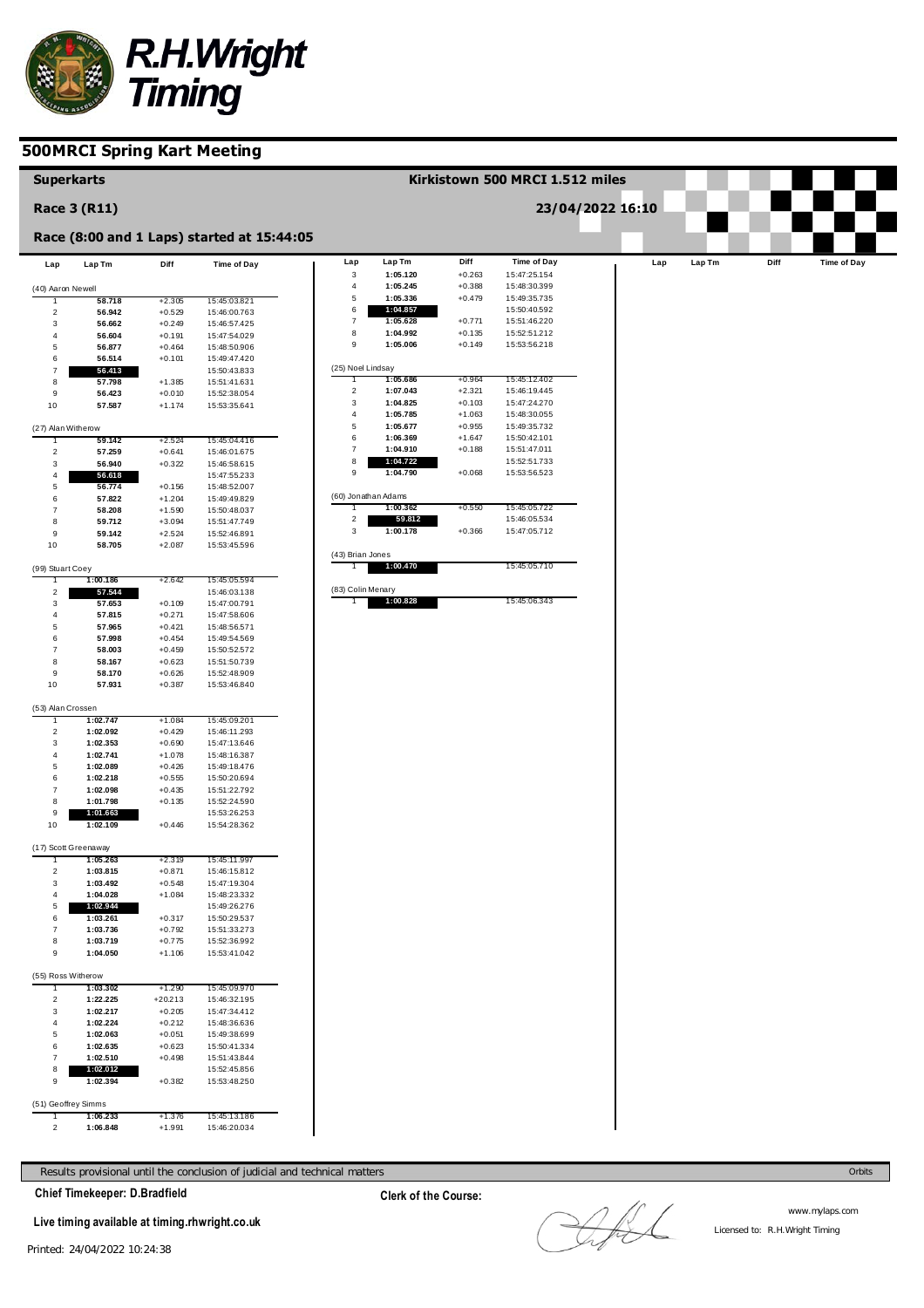

**Sorted on Laps**

|                       | <b>Superkarts</b> |                                            |               |      | Kirkistown 500 MRCI 1.512 miles |                  |                   |                |            |
|-----------------------|-------------------|--------------------------------------------|---------------|------|---------------------------------|------------------|-------------------|----------------|------------|
|                       | Race 3 (R11)      |                                            |               |      |                                 | 23/04/2022 16:10 |                   |                |            |
|                       |                   | Race (8:00 and 1 Laps) started at 15:44:05 |               |      |                                 |                  |                   |                |            |
| Pos                   | No.               | <b>Name</b>                                | <b>Make</b>   | Laps | <b>Total Tm</b>                 | <b>Best Tm</b>   | <b>Best Speed</b> | In Lap         | Avg. Speed |
| 125 Superkarts        |                   |                                            |               |      |                                 |                  |                   |                |            |
| 1                     | 53                | <b>Alan Crossen</b>                        | Anderson DEA  | 10   | 10:23.259                       | 1:01.663         | 88.270            | 9              | 87.332     |
| 2                     | 17                | <b>Scott Greenaway</b>                     | Anderson TM   | 9    | 9:35.939                        | 1:02.944         | 86.474            | 5              | 85.056     |
| з                     | 55                | <b>Ross Witherow</b>                       | Anderson TM   | 9    | 9:43.147                        | 1:02.012         | 87.774            | 8              | 84.005     |
| 4                     | 51                | <b>Geoffrey Simms</b>                      | Superkart TM  | 9    | 9:51.115                        | 1:04.857         | 83.923            | 6              | 82.873     |
| 5                     | 25                | <b>Noel Lindsay</b>                        | Superkart TM  | 9    | 9:51.420                        | 1:04.722         | 84.098            | 8              | 82.830     |
| 250 Superkarts        |                   |                                            |               |      |                                 |                  |                   |                |            |
| 1                     | 40                | <b>Aaron Newell</b>                        | Anderson PVP  | 10   | 9:30.538                        | 56.413           | 96.485            | $\overline{7}$ | 95.402     |
| $\overline{2}$        | 27                | <b>Alan Witherow</b>                       | Anderson PVP  | 10   | 9:40.493                        | 56.618           | 96.136            | $\overline{4}$ | 93.765     |
| 3                     | 99                | <b>Stuart Coey</b>                         | Superkart PVP | 10   | 9:41.737                        | 57.544           | 94.589            | 2              | 93.565     |
| <b>Not classified</b> |                   |                                            |               |      |                                 |                  |                   |                |            |
| <b>DNF</b>            | 60                | <b>Jonathan Adams</b>                      | Anderson VM   | 3    | 3:00.609                        | 59.812           | 91.002            | $\overline{2}$ | 90.411     |
| <b>DNF</b>            | 43                | <b>Brian Jones</b>                         | Superkart PVP | 1    | 1:00.607                        | 1:00.470         | 90.012            |                | 89.808     |
| <b>DNF</b>            | 83                | <b>Colin Menary</b>                        | Superkart FPE | 1    | 1:01.240                        | 1:00.828         | 89.482            |                | 88.880     |